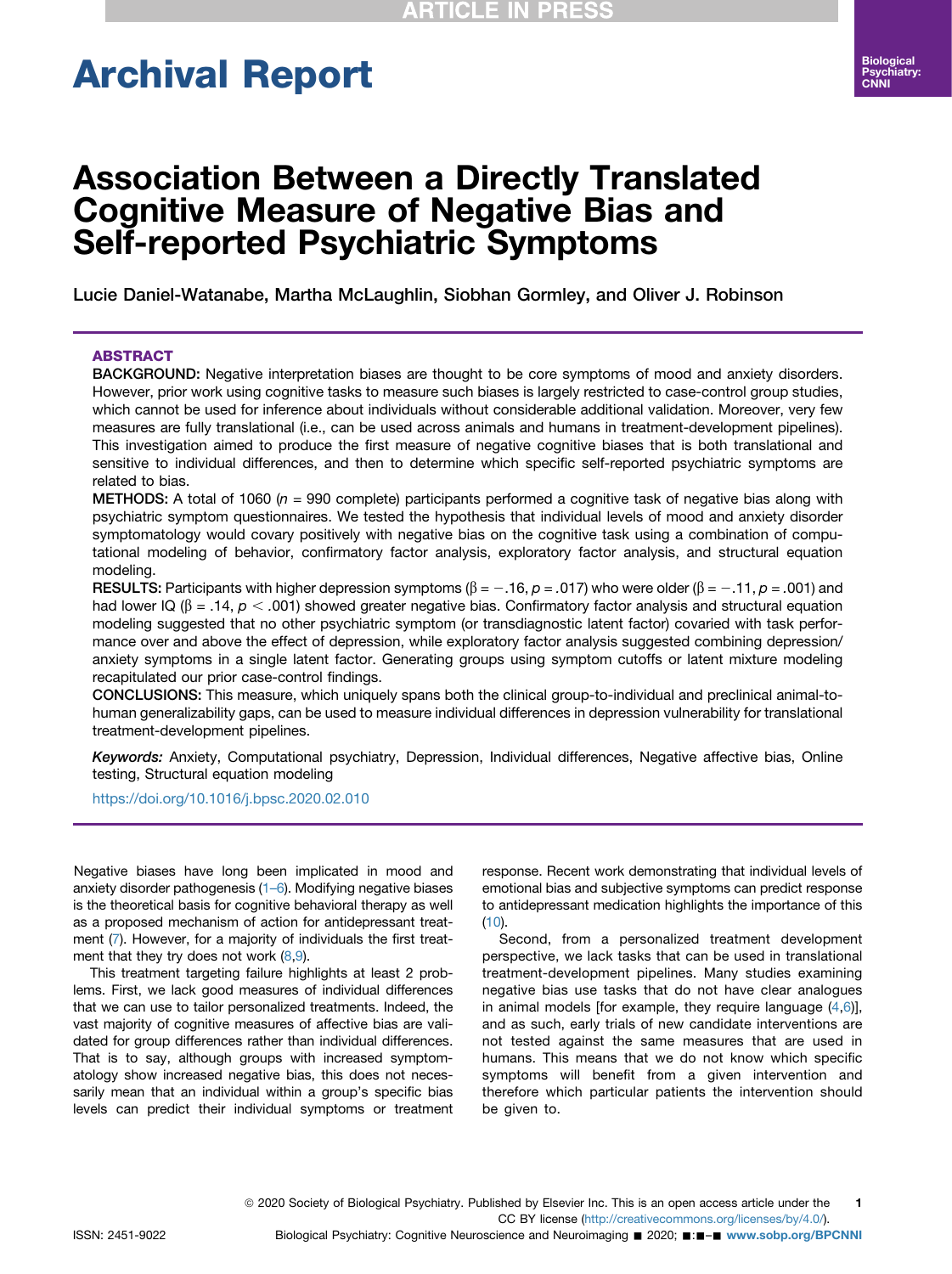#### Negative Cognitive Bias and Self-reported Symptoms

We recently addressed the second limitation by directly translating a measure of negative interpretation bias from rodents ([11\)](#page-8-7) ([Supplemental Figure S1A\)](#page-8-8) into humans ([12](#page-8-9)) ([Supplemental Figure S1B\)](#page-8-8). That study demonstrated a significantly greater negative interpretation bias in a group of clinically screened participants who met criteria for mood or anxiety disorders relative to a group of control participants ([12](#page-8-9)). However, the experiment was conducted in a small sample of mixed and comorbid depression and anxiety disorders, and differences were seen in a group-level comparison. It is therefore unclear if this measure is viable as a measure of individual differences in negative bias vulnerability. The present study therefore sought to adapt the task used in our previous study [\(12\)](#page-8-9) across domains to detect individual differences and then extend it into a large sample of individuals from whom we also collected self-report symptoms. As such, we attempted to validate the model of negative bias translated from rodent models and to demonstrate the generalizability of the stimuli across domains.

We therefore had three primary objectives. First, we wanted to explore and remove sources of between-subject bias within the task to maximize our chances of measuring individual differences in task performance. Second, we wanted to explore factors contributing to individual differences in task performance in a large cross-sectional sample, particularly which specific psychiatric-relevant symptoms/traits contribute to task performance. Finally, having identified relevant traits, we wanted to recapitulate the effect of clinical screening in a large unscreened sample.

#### METHODS AND MATERIALS

#### **Recruitment**

All studies were carried out online using the recruitment platform Mechanical Turk ([www.mturk.com\)](http://www.mturk.com) and the Gorilla platform [\(13](#page-8-10)) ([www.gorilla.sc\)](http://www.gorilla.sc) for social sciences. Participants were not restricted to any geographic area (which may lead to some unique data features—see the [Supplement](#page-8-8)). To facilitate online data collection, we switched the task from the auditory domain to the visual domain ([14](#page-8-11)). In the first pilot (see the [Supplement](#page-8-8)) we tested 264 participants. Following discovery of betweensubject bias we next tested 158 individuals on a different version of the task. This second task version was preferred because, although there was still evidence of a bias, the stimuli in the "orientation" version only varied on a single dimension (line orientation), whereas in the "circle size" version they varied on both area and radius.

A total of 1060 participants (622 male, 434 female, 4 other) were then recruited and tested for the main study. Seventy were excluded because of failure to complete the task correctly (e.g., responding using only 1 button press in the task, or letting the task run without responding), leading to a final sample of  $n = 990$  ([Table 1\)](#page-1-0) (although findings hold if the missing data is estimated—see the [Supplement](#page-8-8)). Data were collected in batches from April to September 2018.

#### Procedure

This study was approved by the University College London Research Ethics Committee (6199/001). Participants were provided with an information sheet and then completed an online consent form. They then completed symptom questionnaires and the task (see below).

#### **Questionnaires**

Participants in the main study completed the Schizotypy short scale [\(15\)](#page-8-12), the Obsessive-Compulsive Inventory-Revised (OCI-R) ([16\)](#page-8-13), the State-Trait Anxiety Inventory (STAI) [\(17](#page-8-14)), the Beck Depression Inventory II (BDI) ([18\)](#page-8-15), and a 12-item form of Raven's Progressive Matrices [\(19\)](#page-8-16) as a measure of IQ.

#### Task

The cognitive task ([Figure 1A\)](#page-2-0) had training and main task phases. For all trials, the stimulus was presented for 1000 ms, followed by a fixation cross for 750 ms [\(Figure 1B\)](#page-2-0). Participants could respond from the beginning of stimulus presentation and were given feedback: "Correct, win £1" or "Correct, win £4" for 750 ms; or else "Timeout for incorrect response" for 3250 ms.

After pilot testing to minimize bias introduced by the visual stimuli (see the [Supplement](#page-8-8)), two counterbalancing conditions were selected that showed minimal effect of counterbalancing condition on task performance. In one condition, high reward was paired with the vertical line and the ambiguous stimuli a line of  $45^\circ$  orientation; in the other, the high reward was paired with the horizontal line and the ambiguous stimulus a line of  $135^\circ$  orientation. In both versions the high reward was paired with the left-hand button. The participants were randomly but equally allocated one of the counterbalancing versions.

<span id="page-1-0"></span>Table 1. Comparison Between Participants Included in the Final Analysis and Those That Were Excluded Because of Failure to Complete the Task

|             | Final Sample $(n = 990)$ |    |             |             | Excluded From Analysis ( $n = 70$ ) |           |             |             |
|-------------|--------------------------|----|-------------|-------------|-------------------------------------|-----------|-------------|-------------|
| Variable    | Mean                     | SD | Lower Limit | Upper Limit | Mean                                | <b>SD</b> | Lower Limit | Upper Limit |
| Age, Years  | 34                       | 10 | 18          | 76          | 34                                  | 10        | 22          | 63          |
| Raven's     |                          |    |             | 12          | 3                                   | з         |             |             |
| OCI-R       | 24                       | 18 |             | 72          | 30                                  | 19        |             | 64          |
| <b>SZ</b>   | 16                       |    |             | 42          | 20                                  |           |             | 51          |
| <b>BDI</b>  | 15                       | 12 |             | 56          | 16                                  | 12        |             | 57          |
| <b>STAI</b> | 45                       |    | 20          | 78          | 47                                  |           | 20          | 74          |

Note that including these participants and imputing values for the missing data resulted in identical inference.

BDI, Beck Depression Inventory II; OCI-R, Obsessive-Compulsive Inventory-Revised; Raven's, Raven's Progressive Matrices (12-item form); STAI, State-Trait Anxiety Inventory; SZ, Schizotypy short scale.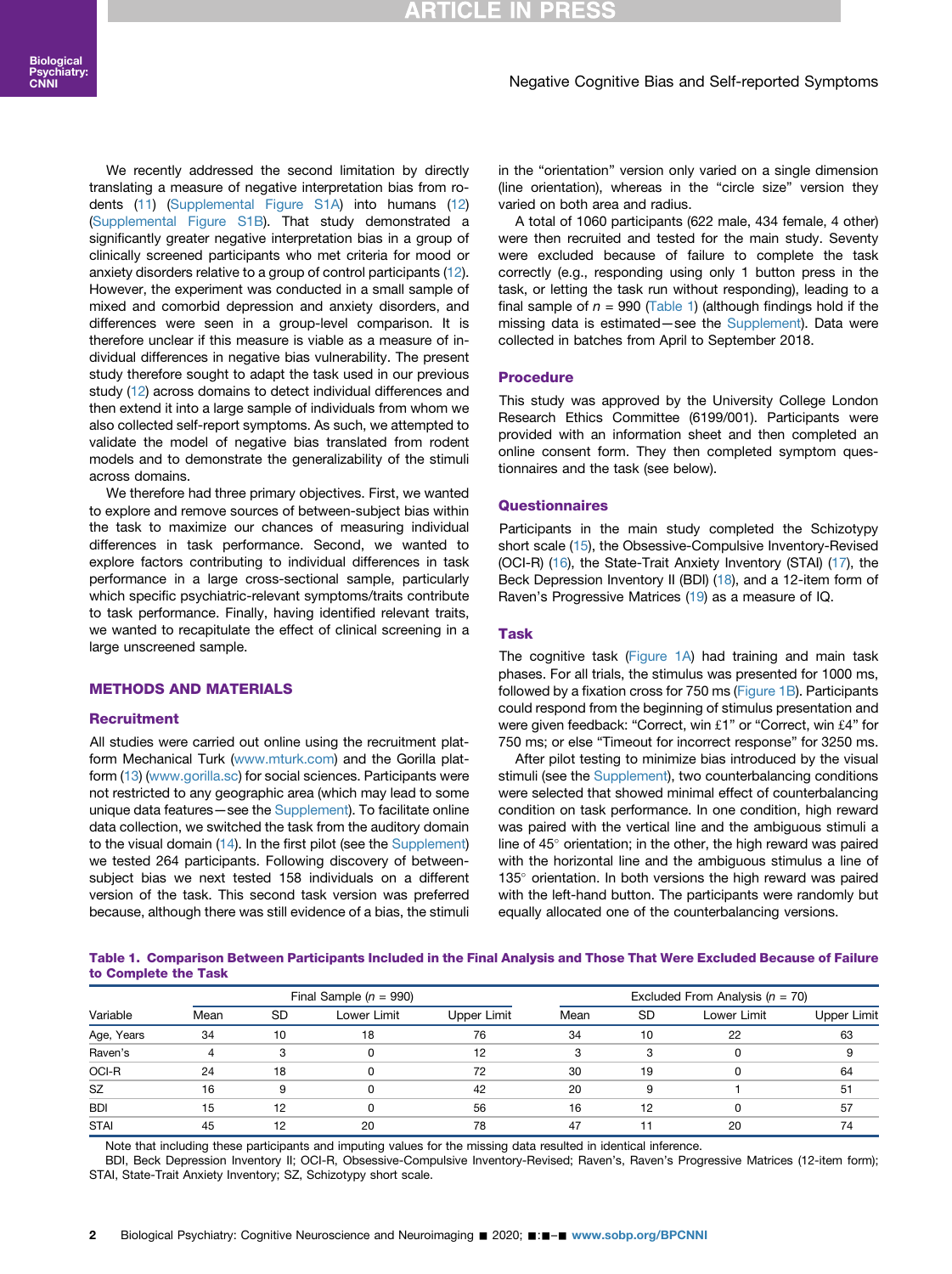## RTICLE IN

#### Negative Cognitive Bias and Self-reported Symptoms

<span id="page-2-0"></span>

Figure 1. Task schematic and development. (A) Participants were first trained on "extreme" cues (vertical or horizontal lines) that had 100% contingencies with high or low reward (hypothetical £1 or £4) contingent on participants pressing the correct button (left or right; represented as blue or yellow in this figure). Following training, participants were presented with intermediate stimuli (angled lines) and had to choose which of the same 2 buttons to press. This was randomly followed by the high or low reward (i.e., 50% contingency) according to (B) the temporal sequence. An "optimistic" response to this intermediate stimulus would therefore be to press the button that is paired with the high-reward  $(f4)$ option, whereas a "pessimistic" negative bias response would be the low-reward  $(f.1)$  option. This response bias is designated p(mid as high), that is, the proportion of high-reward button

presses for the intermediate stimulus. In the full version of the study  $(n = 990)$ , participants demonstrated significant overall bias in (C) p(mid as high) and (D) drift rate.

#### Negative Bias Measures

The negative biases of the participants were measured in two overlapping ways. The first measure was the proportion of responses to ambiguous stimuli (in all cases this is a single stimulus that falls between the high and low exemplars and was the same for all participants) that were the same as the responses to the high-reward stimuli, that is, the proportion of high-reward responses to the intermediate cue, shortened to "p(mid as high)" hereafter. Given the contingencies for the intermediate stimuli,  $p$ (mid as high) = .5 would indicate no bias.

The second measure was the drift rate, calculated using the EZ drift diffusion model ([20](#page-8-17)), which combines the choice proportion with the reaction times for high-reward choices on the ambiguous stimuli. This simplified version of the drift diffusion model  $(21)$  $(21)$  $(21)$  is strongly predictive of the full model  $(22)$  (see the [Supplement](#page-8-8)).

#### Statistical Analysis

All analyses were run in R (version 3.5.2) and all code, model specifications, and outputs are available online at [https://](https://github.com/ojr23/InterpretationBias) [github.com/ojr23/InterpretationBias.](https://github.com/ojr23/InterpretationBias)

**Descriptive Analysis.** We initially ran 1-sample t tests to determine if bias was significantly greater than .5 [p(mid as high)] or 0 (drift rate). Since the internal reliability of a measure puts an upper limit on its relationship with other measures, we also determined the split-half reliability (100,000 random splits using the splithalf function in the R psych toolbox) of responses to the intermediate trials. This measure should be  $> 0.8$ for the bias variables to be considered reliable. Following this, we performed a multivariate linear regression using the lavaan package to determine which questionnaire and demographic variables were significantly related to task performance. We used the lavaan "sem" function using maximum likelihood estimation with robust (Huber-White) standard errors for estimation, and all intercepts were modeled.

Model Comparison of Transdiagnostic Latent Variables. Next we explored the latent structure of the questionnaire measures. The linear regression assumes that

the summary scores of the questionnaires represent discrete categories. However, it is possible that effects are driven by a transdiagnostic "mental ill health" factor. Or some questionnaires (e.g., BDI and trait anxiety, which are usually highly correlated) actually measure a single latent "negative affect" factor. We first explored 4 confirmatory factor analyses (CFAs) using the "cfa" function of the lavaan package and feeding the individual items from the questionnaires into 1, 2, or 3 latent factors (4 latent factors represents the 4 original questionnaires). We used maximum-likelihood estimation with robust (Huber-White) standard errors for estimation. Following this, we also entered all the individual items of the questionnaires into an exploratory factor analysis (EFA) and identified 3 latent factors using Cattell-Nelson-Gorsuch indices.

Having identified the 4-factor model as the most parsimonious (on the basis of lowest Akaike information criterion and Bayesian information criterion) as well as a good fit to the data (on the basis of root mean square error of approximation  $<$  0.08) we fed this latent factor structure into a new lavaan structural equation model (SEM) that combined this CFA with the original linear regression analysis on the task performance (including all the same demographic variables). This SEM again used maximum likelihood estimation with robust (Huber-White) standard errors.

We also entered all the individual items of the questionnaires into an EFA and identified 3 latent factors using Cattell-Nelson-Gorsuch indices [\(23](#page-8-20)). We then used these factor loadings in an exploratory SEM in which we set 3 latent variables (one representing each factor) and constrained the itemlatent variable relationship to the weights extracted from the EFA.

Replication of Group Effect. To validate our findings, we attempted to recapitulate our original case-control group findings using the variables identified in the previous analysis steps. We did this in two ways. First, we used a theoretically motivated approach based on proposed cutoffs for the BDI questionnaire. Specifically, we used a cutoff of 29 (i.e., scores .28) to create a symptomatic depressed group (because it is a proposed cutoff for "severe" depression ([24\)](#page-8-21) and as such we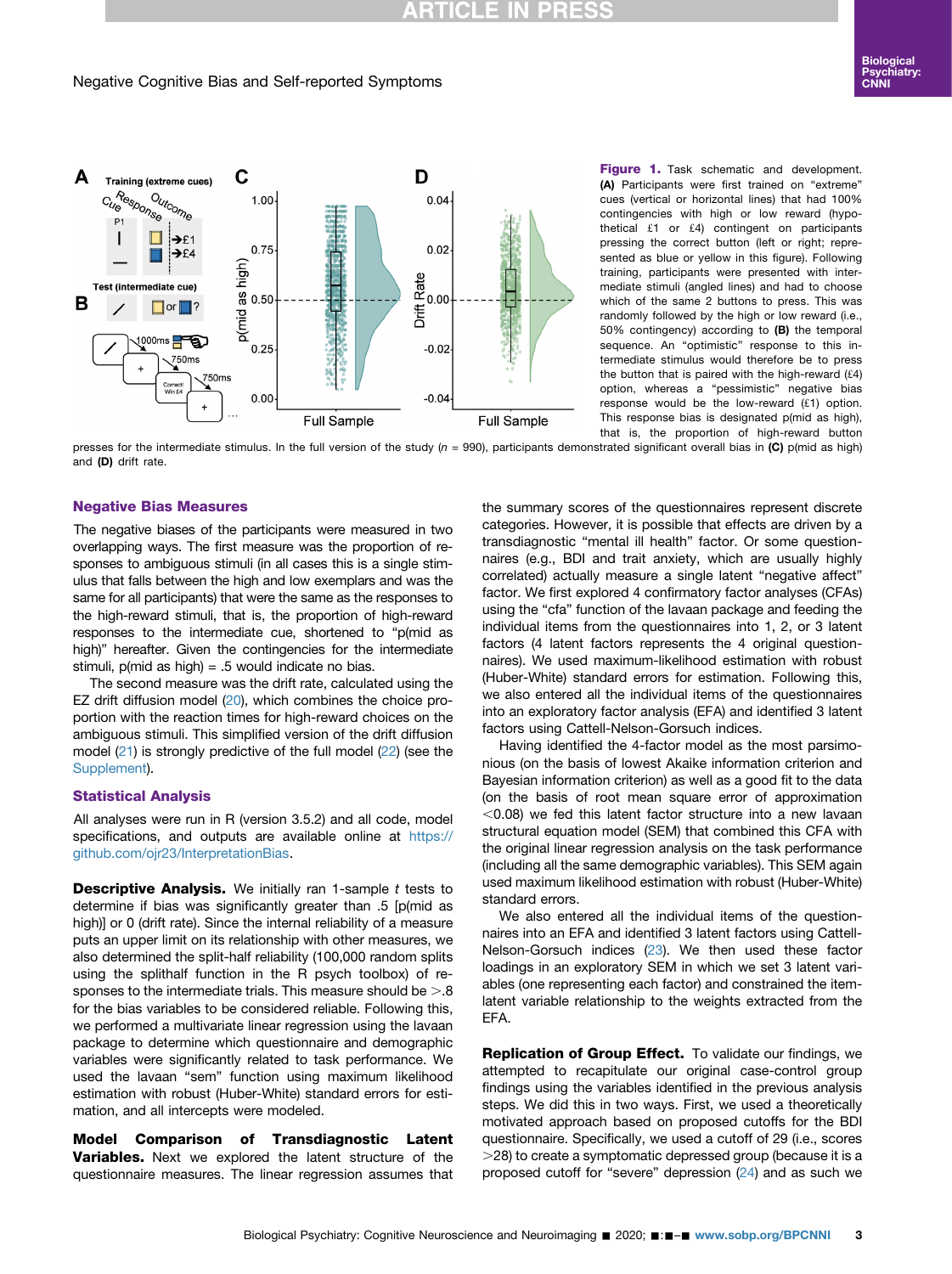## **RTICLE IN**

#### Negative Cognitive Bias and Self-reported Symptoms

<span id="page-3-0"></span>

summary scores demonstrates significant impact of depression (Beck Depression Inventory II [BDI]) symptomatology, IQ, age, and counterbalancing on (A) p(mid as high) task performance. We can illustrate the depression effect by (B) plotting raw BDI scores against raw task performance. The same pattern was seen when drift rate was (C) included in the regression and (D) plotted against raw task performance. The values in black to the right of each item are standardized regression coefficients  $(\beta)$ ; the value in gray on each line is the p value for the effect of that item on task performance; demographic variables are presented in gray boxes; psychiatrically relevant measures are in color; solid lines represent significant paths; dashed lines represent nonsignificant paths. OCD, obsessive-compulsive disorder, as measured with Obsessive-Compulsive Inventory-Revised; STAI, State-Trait Anxiety Inventory; SZ, Schizotypy short scale.

thought it most likely to identify those who would meet criteria in a full clinical screening as in our prior study) and a score of  $<$ 3 to create an asymptomatic control group. We did this using symptoms alone because that was how we screened individuals in our prior study. Second, we used a data-driven approach using multivariate latent mixture modeling. This was achieved using the MClust package in R. Specifically, maximum likelihood estimation was used to automatically test multiple specifications of latent Gaussian mixtures on BDI, IQ, and age (the significant measures from the SEM) and then identify the "winning" specification on the basis of Bayesian information criterion. Notably, we did not include task performance in our class enumeration so that classes are defined orthogonal to task performance. This approach identified 4 latent classes, and the groups with the highest and lowest bias scores were defined as the healthy and symptomatic groups, respectively. This approach attempts to cluster individuals into groups using features that are present in the data but may not be immediately obvious to the human eye (because they exist in complex multivariate space) or simple linear models. Thus, rather than doing a cutoff on BDI alone, all variables of interest are examined concurrently. Ultimately, we are using it as an exploratory way to divide individuals into groups so that we can recapitulate the group analyses from Aylward et al. ([12](#page-8-9)) in a fully data-driven way.

#### RESULTS

All analyses are presented are available as a fully reproducible markdown script at [https://github.com/ojr23/](https://github.com/ojr23/InterpretationBias) [InterpretationBias](https://github.com/ojr23/InterpretationBias). Demographic and questionnaire information are presented in [Table 1](#page-1-0). See the [Supplement](#page-8-8) for further robustness checks (e.g., ruling out potential confounders).

#### **Bias**

The split-half reliability of responses to the mid stimulus was high:  $\lambda = .92$ , 95% confidence interval (CI) = .90-.93. The full sample demonstrated p(mid as high) (test  $\neq$  .5,  $t_{989}$  = 12,  $p < .001$ , 95% CI = .57–.59) and drift rate (test  $\neq$ 0,  $t_{989}$  = 12,  $p < .001$ , 95% CI = .003-.005) that were significantly biased toward highest reward [\(Figure 1C, D](#page-2-0)).

#### Linear Regression of Questionnaire Sum Scores

Affective bias and drift rate were both significantly influenced by IQ [p(mid as high): β = .14,  $p < .001$ ; drift rate: β = .15,  $p < .001$ ], age [p(mid as high):  $\beta = -.11$ ,  $p = .001$ ; drift rate:  $\beta = -.10$ ,  $p =$ .001], BDI [p(mid as high):  $\beta = -.12$ ,  $p = .015$ ; drift rate:  $\beta = -.13$ ,  $p = .001$ ], and counterbalancing [p(mid as high):  $\beta = .08$ ,  $p = .007$ ; drift rate:  $\beta = .08$ ,  $p = .007$ ] only [\(Figure 2A, C](#page-3-0)). Thus, of mental health–relevant symptoms, task performance appears to be driven more by depression than by anxiety, obsessivecompulsive disorder (OCD), or psychosis-related traits. To illustrate the effect of depression in the regression we plotted the correlation between BDI and p(mid as high) [\(Figure 2B](#page-3-0)) and drift rate [\(Figure 2D](#page-3-0)) in raw data. Consistent with our prior work, increased depression is associated with reduced p(mid as high) (i.e., increased negative bias) on both of these plots. Note that when considered separately, STAI ( $r = -.08$ ,  $p = .018$ ), Schizotypy short scale ( $r = -.10$ ,  $p < .001$ ), and OCI-R ( $r = -.09$ ,  $p =$ .005) predict p(mid as high), but they do not do so over and above the effect of BDI ( $r = -.13$ ,  $p < .001$ ).

#### Latent Symptom Structure of the Questionnaires

We next tested whether the individual items from the questionnaires describe unique or transdiagnostic latent-symptom constructs. We tested 4 models [\(Figure 3A](#page-4-0)–D): a model in which there was a single generic psychopathology latent factor; a 2-factor model comprising an anxiety/depression factor versus everything else; a 3-factor model constituting an anxiety/depression factor, an OCD factor, and a schizotypy factor; and a 4-factor model comprising all 4 original questionnaires. The 4-factor model was the winning model ([Table 2\)](#page-5-0), which was substantially better [Bayes factor for the model (1) relative to the null (0)]; (BF<sub>10</sub> = 656) than the next best 3-factor model as well as a good fit for the data (root mean square error of approximation  $<$  0.08).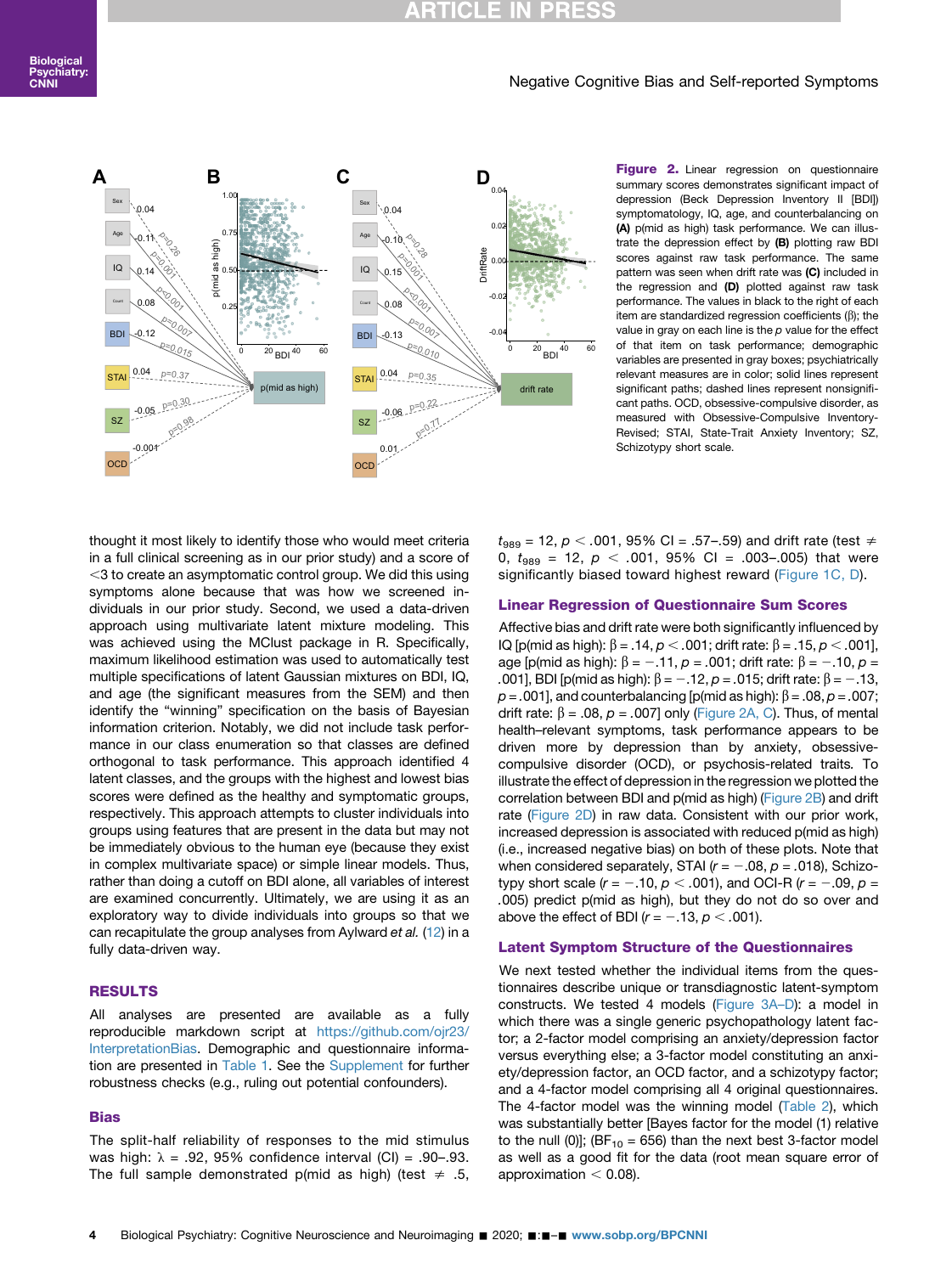## **RTICLE IN PRESS**

#### Negative Cognitive Bias and Self-reported Symptoms

<span id="page-4-0"></span>

Figure 3. Full structural equation model (SEM) of symptoms and task performance. We first tested 4 confirmatory factor analyses (CFAs) of the latent structure of the symptom questionnaires: (A) a single psychopathology (P) factor model, (B) a 2-factor model comprising anxiety-depression (AD) vs. everything else (others [OT]); (C) a 3-factor model comprising AD vs. schizotypy symptoms (as measured with the Schizotypy short scale [SZ]) and obsessive-compulsive disorder (OCD) symptoms (as measured with the Obsessive-Compulsive Inventory-Revised); and (D) a full 4-factor model of each questionnaire. Following this we used the winning CFA (D) in a full SEM that combined the CFA with the initial regression. (E) Schematic representation (path diagram) representing the regression component only (see open data for full estimates) of the SEM for p(mid as high). (F) The same SEM for drift rate. The values in black to the right of each item represent standardized regression coefficients ( $\beta$ ); the value in gray on each line is the p value for the effect of that item on task performance; demographic variables are presented in gray boxes; psychiatrically relevant measures are in color; solid lines represent significant paths; dashed lines represent nonsignificant paths; latent variables are represented as circles; observed variables are represented as boxes. BDI, Beck Depression Inventory II; STAI, State-Trait Anxiety Inventory.

#### Structural Equation Model Combining the Factor Structure With the Regression

We next combined the winning factor structure with the regression on task performance using an SEM ([Figure 3E, F](#page-4-0)). Given that the 4-factor solution was the best fit, this is similar to the original sum score regression but allows the different items of the questionnaires to have varying influence over the latent factors. This full model suggests again that, of the psychiatrically relevant symptoms, it is depression symptoms alone that drive negative bias on this task [p(mid as high):  $\beta$  = -.16, p = .017; drift rate:  $\beta$  = -.17, p = .01]. Both models are also good fits to the data ([Table 2\)](#page-5-0).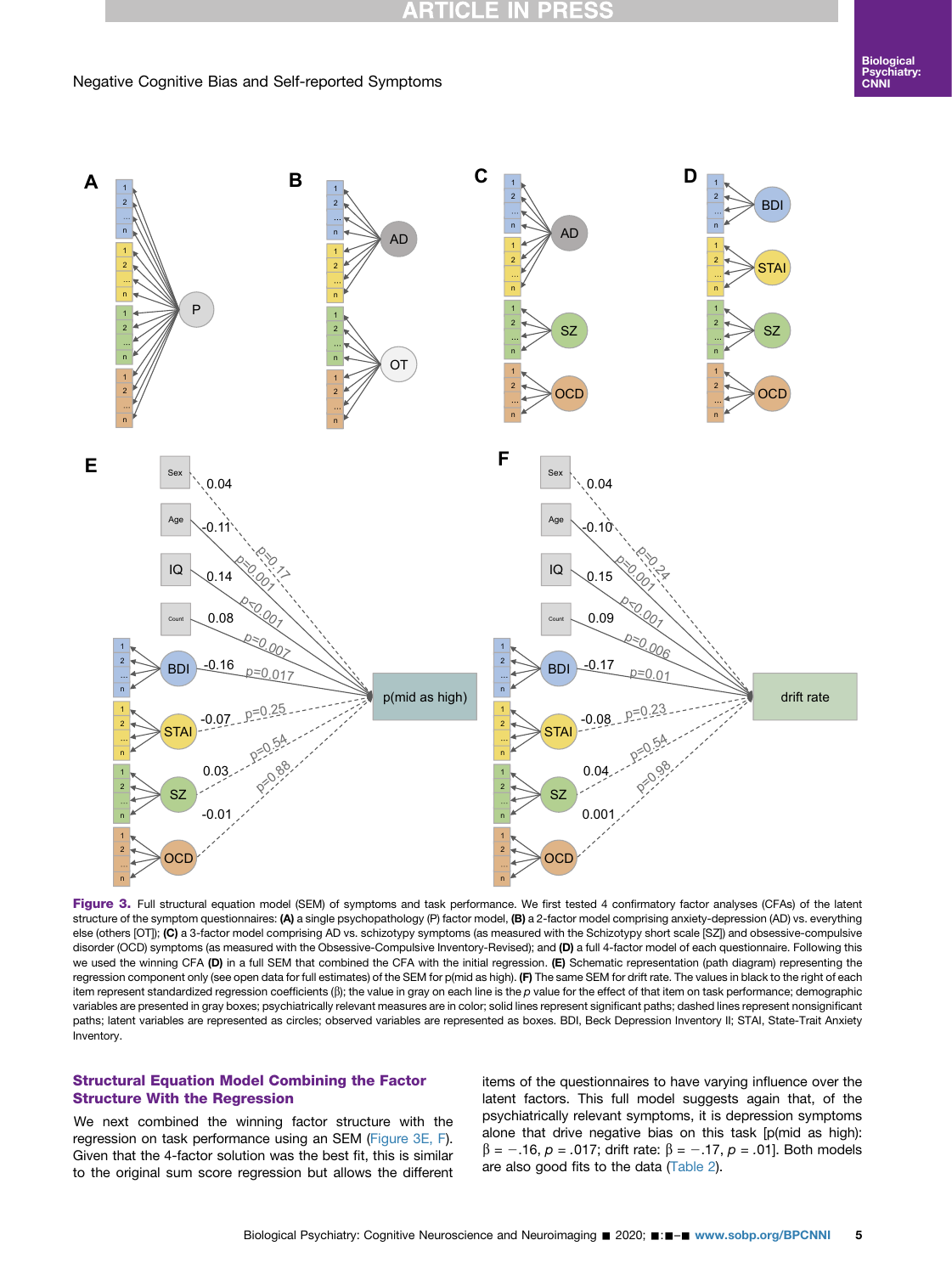#### <span id="page-5-0"></span>Table 2. Model Fits for the CFAs and SEM in [Figure 3](#page-4-0)

| <b>CFA</b>                 | <b>BIC</b> | <b>AIC</b> | <b>RMSEA</b> | RMSEA CI- | RMSEA CI+ |
|----------------------------|------------|------------|--------------|-----------|-----------|
| P Factor (Figure 3A)       | 206.757    | 205.762    | 0.07         | 0.07      | 0.07      |
| 2-Factor (Figure 3B)       | 199.828    | 198.829    | 0.06         | 0.06      | 0.06      |
| 3-Factor (Figure 3C)       | 196.936    | 195.927    | 0.06         | 0.06      | 0.06      |
| 4-Factor (Figure 3D)       | 195.624    | 194.600    | 0.05         | 0.05      | 0.05      |
| Full SEM                   |            |            |              |           |           |
| p(mid as high) (Figure 3E) | 199.538    | 198,357    | 0.052        | 0.052     | 0.053     |
| Drift rate (Figure 3F)     | 193.869    | 192.689    | 0.052        | 0.052     | 0.053     |

AIC, Akaike information criterion; BIC, Bayesian information criterion; CFA, confirmatory factor analysis; CI-/+, negative/positive 95% confidence intervals; P factor, single psychopathology factor; RMSEA, root mean square error of approximation; SEM, structural equation model.

#### Exploratory Structural Equation Model

The EFA identified 3 factors [\(Figure 4](#page-5-1)), which we name "Anxiety-Depression," because it maps closely onto the BDI and STAI, "Obsessive-Compulsive," which is a mix of the OCI-R and STAI (and not the Schizotypy short scale), and "Schizotypy," which loads positively almost exclusively on the Schizotypy short scale. In this exploratory SEM, we show that the Anxiety-Depression factor (F1) alone significantly influences task performance (see [Table 3](#page-6-0) comparing the EFA and CFA weights). This replicates the main inference from the paper, albeit collapsing depression and anxiety symptoms into a single latent factor. For full estimates and statistics see [https://](https://github.com/ojr23/InterpretationBias) [github.com/ojr23/InterpretationBias.](https://github.com/ojr23/InterpretationBias)

#### Recapitulation of Original Group Effect

**Symptom Cutoffs.** We defined control individuals as those with BDI  $<$  3 (n = 197) and symptomatic individuals as those with BDI  $>$  28 (n = 170). There was a significant main effect of group on p(mid as high)  $(t_{348} = 2.8, p = .005, d = 0.3;$  [Figure 5A](#page-6-1)).

Latent Mixture Modeling. Latent mixture modeling on the IQ, BDI, and age variables (only) identified a winning model (Bayesian information criterion  $= -19,367$ ) comprising 4 latent classes ( $n = 297$ , 219, 246, and 228) with a diagonal distribution and varying class volume and shape. Notably, randomizing the initialization of the modeling and fitting it 1000 times identified this 4-class solution 90% of the time (with the next most common 5-factor solution 6% of the time). We then ordered these classes by mean p(mid as high) score (which was not used for class enumeration and so is orthogonal to class definition) and defined the highest and lowest bias groups as asymptomatic and symptomatic, respectively. There was a significant group difference in bias between these groups [p(mid as high) by group:  $t_{534} = 4.5$ ,  $p < .001$ ,  $d = 0.41$ ] ([Figure 5B\)](#page-6-1), meaning that the task performance extremes of these groups (determined by symptoms) do significantly differ on task performance. Confirming our initial study, the group with lowest p(mid as high) score (i.e., greatest negative bias) also had the highest mean depression scores, while those with the highest p(mid as high) score had low depression scores ([Figure 5C](#page-6-1)). Interestingly, the "symptomatic" latent class is also particularly of low IQ ([Figure 5D\)](#page-6-1) relative to the other classes, but both symptomatic and asymptomatic are approximately the same age [\(Figure 5E](#page-6-1)).

#### **DISCUSSION**

Individual differences in interpretation bias on this fully translational task were shown to be reliable and linked to individual differences in depression symptoms in a large unscreened sample. Thus, we have uniquely bridged both the group-toindividual and animal-human generalizability gaps for a measure of negative affective bias. Moreover, we have shown that task performance is also related to age, IQ, and stimulus counterbalancing.

The primary inference from the CFA is that performance on this translational interpretation bias task is most clearly related to individual differences in depression symptomatology than to any other psychiatrically relevant symptom (although note that the exploratory approach suggests that anxiety and depression scales may be largely measuring the same construct). Thus, the effects in our previous case-control study comparing individuals with mood and anxiety disorders versus control

<span id="page-5-1"></span>

Figure 4. Heat map demonstrating factor loadings from the exploratory factor analysis of the original questionnaire items. BDI, Beck Depression Inventory II; OCIR, Obsessive-Compulsive Inventory-Revised; STAI, State-Trait Anxiety Inventory; SZ, Schizotypy short scale.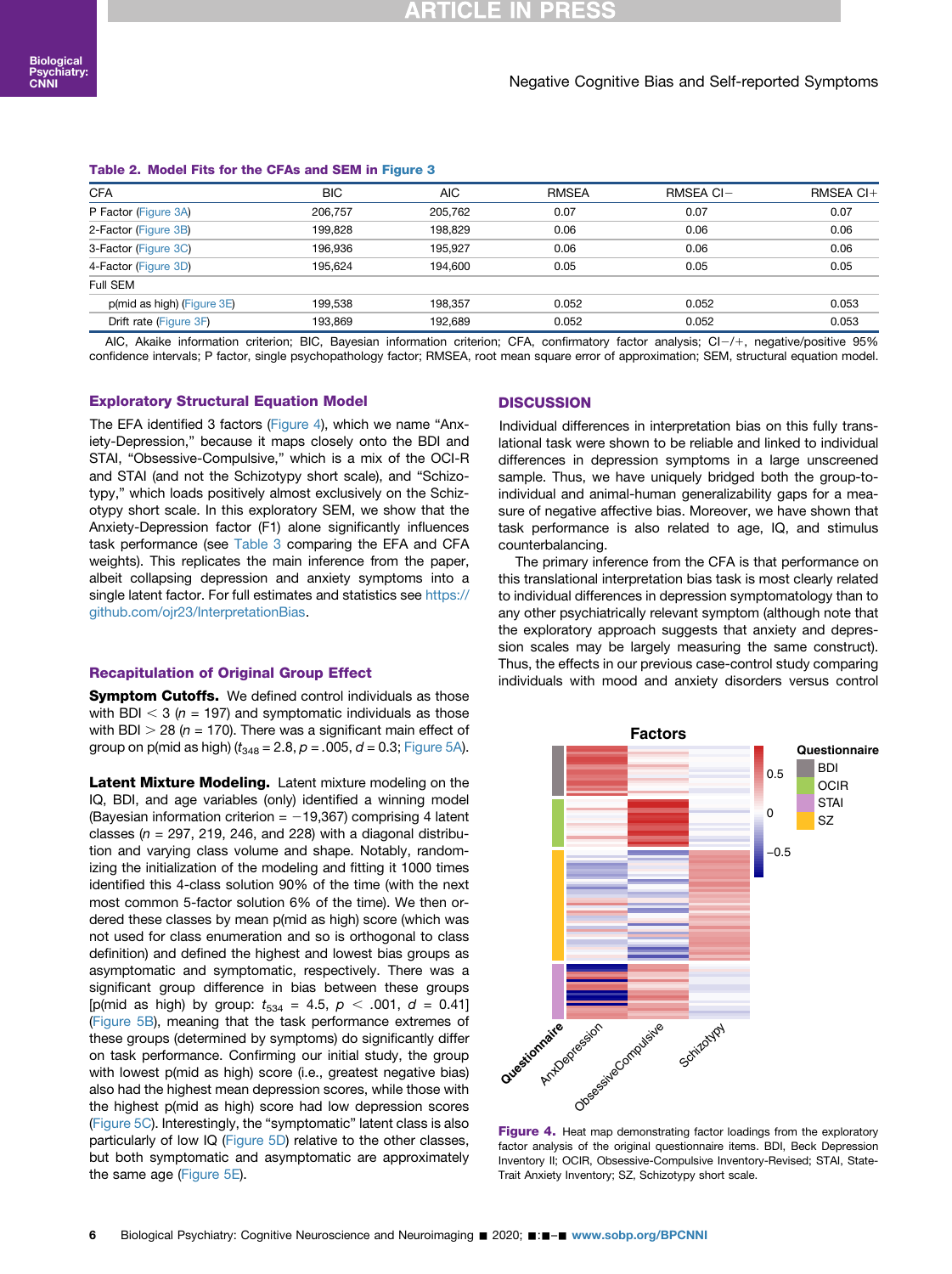#### Negative Cognitive Bias and Self-reported Symptoms

|                      | <b>Exploratory SEM</b> |         | Confirmatory SEM |        |         |  |
|----------------------|------------------------|---------|------------------|--------|---------|--|
| Variable             |                        |         | Variable         | D      |         |  |
| Counterbalance       | .007                   | .086    | Counterbalance   | .008   | .083    |  |
| IQ                   | < .001                 | .145    | IQ               | < .001 | .143    |  |
| Age                  | < .001                 | $-.115$ | Age              | .001   | $-.109$ |  |
| Sex                  | .244                   | .038    | Sex              | .187   | .043    |  |
| Anxiety-Depression   | .012                   | $-.094$ | <b>BDI</b>       | .017   | $-.161$ |  |
|                      |                        |         | <b>STAI</b>      | .268   | $-.072$ |  |
| Obsessive-Compulsive | .26                    | $-.045$ | OCI-R            | .877   | $-.008$ |  |
| Schizotypy           | .82                    | .008    | <b>SZ</b>        | .547   | .037    |  |

<span id="page-6-0"></span>Table 3. p Values and Standardized Regression Weights From the Regression Component of the Exploratory SEM Compared With Confirmatory SEM Predicting p(mid as high)

BDI, Beck Depression Inventory II; OCI-R, Obsessive-Compulsive Inventory-Revised; SEM, structural equation model; STAI, State-Trait Anxiety Inventory; SZ, Schizotypy short scale.

individuals ([12\)](#page-8-9) may have been driven more by depression than by anxiety symptoms. Indeed, using depression symptoms to create groupings (either with symptom cutoffs or latent mixture models) can recapitulate our prior group findings.

An important question, therefore, is why this task might be more sensitive to depression than anxiety, which also is associated with negative affective biases ([25\)](#page-8-22). One explanation is that our experiment was conducted using rewards and that depression is more associated with reward deficits [\(26\)](#page-8-23) than anxiety [which may be more related to threat

processing ([25](#page-8-22))]. Future work could seek to further identify the specific symptoms of depression that are affected (e.g., loss of motivation, reward insensitivity) using more specific symptom scales. Of course, it is also important to note that when considered separately, the other symptom scales also correlate with bias, just not over and above the effect of depression when considered together. Researchers should therefore exercise caution when interpreting the correlation of single-symptom scales with cognitive task measures.

<span id="page-6-1"></span>

Figure 5. We recapitulated prior group effects using (A) symptom cutoffs on depression symptoms and (B) latent class analysis. In both cases, groupings are created using symptom characteristics [as well as demographic characteristics in (B)] but demonstrate clear group effects in task bias scores (which are not used for group assignment). Latent class analysis also shows that in the optimal 5-group solution, groups differ according to (C) depression symptoms, (D) IQ, and (E) age. BDI, Beck Depression Inventory II; HC, healthy control.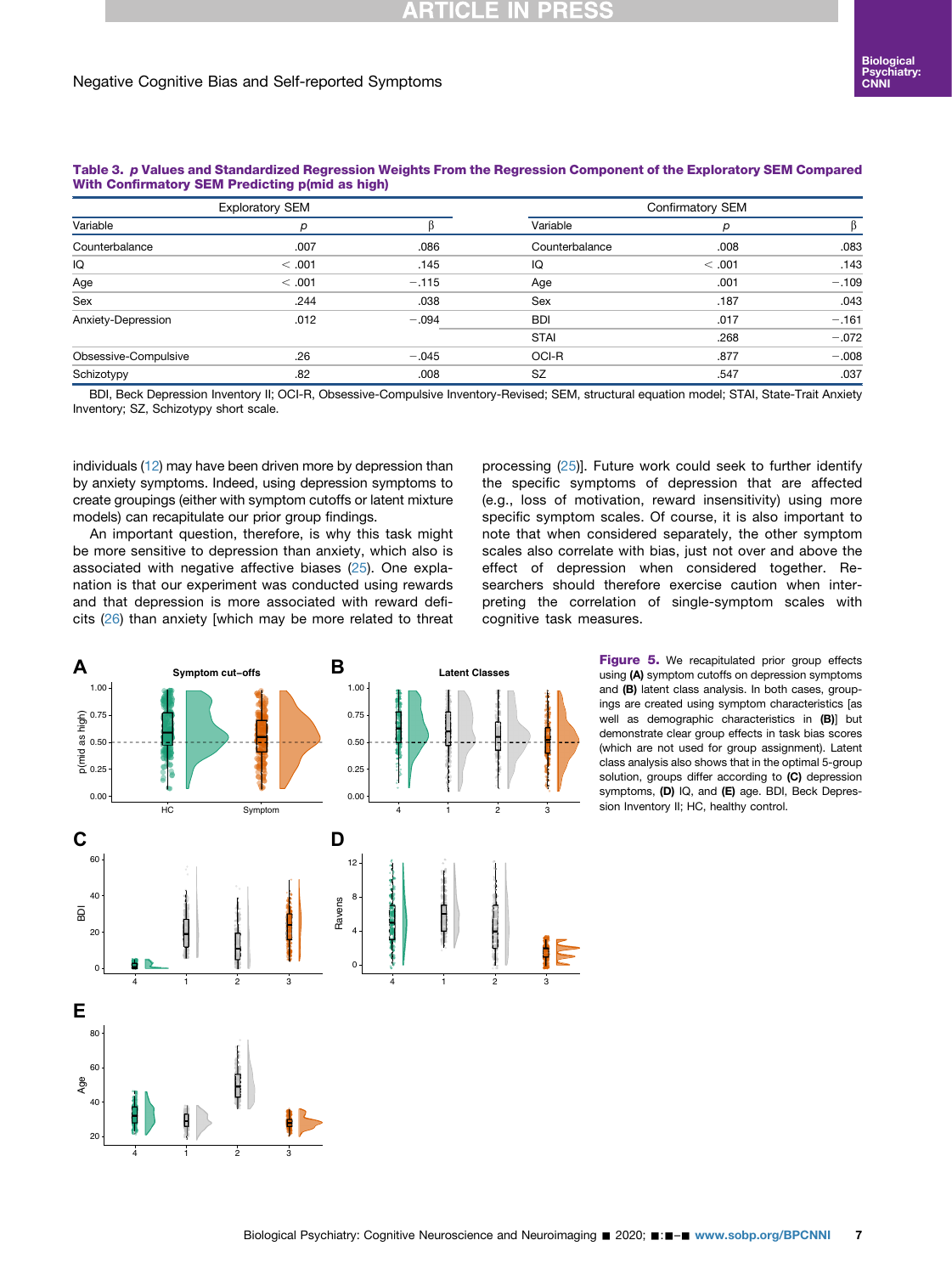## **RTICLE IN PRES**

#### Negative Cognitive Bias and Self-reported Symptoms

Critically, we also demonstrate that a measure of negative bias used in rodents can be extended to humans with clinical diagnoses ([12](#page-8-9)) and then also adapted for online studies to gather large samples of participant data. It is essential to create more measures that span human and rodent research, given the lack of clear human analogues for animal models of depression and associated difficulties in treatmentdevelopment pipelines [\(12\)](#page-8-9). Having a directly translatable task will enable us to more rapidly screen the effects of candidate interventions on symptoms of interest as well as potentially further our understanding of the neural mechanisms of negative biases in more invasive rodent work. Critically, future work can now determine if similar neural mechanisms underlie task performance across species.

It is worth noting that this task is also sensitive to age and IQ. Specifically, older individuals and those with lower IQ are more likely to demonstrate negative bias on this task over and above any depression symptomatology. Interestingly, this age effect is inconsistent with a commonly observed increase in "positivity" bias as individuals get older ([27\)](#page-8-24), but not with the observation that older age is a risk factor for depression ([28](#page-8-25)). Our findings are also consistent with the increased risk for depression in individuals with lower IQ [\(29\)](#page-8-26). Ultimately this means that for this task to be used clinically, it would be important to control for these factors when personalizing treatment decisions on the basis of task performance. Indeed, it is highly likely that many of the cognitive tasks that we develop in the mental health field are also sensitive to such characteristics [\(23](#page-8-20)), but it is only through large-scale testing (and development of sensitive between-subject measures) that we can begin to identify them.

There are limitations to this study that should be highlighted. First,  $\sim$  7% of the participants did not adequately complete the cognitive task. Previous online experiments have minimized this problem through testing participants between training and the main task, and providing more training if they fail [\(23](#page-8-20)). The task could also have benefited from probe questions to test attention and tests for implausibly fast reaction times ([23](#page-8-20)), as well as ensuring that participants understood instructions ([30](#page-8-27)). It should also be noted that there were no exclusion criteria in this study, aside from failure to complete the cognitive task. This was by design, because we wanted to cast as wide a net as possible. Mechanical Turk samples have been shown to be very similar to unscreened representative samples [\(31\)](#page-8-28), and it has been shown that participants in online experiments demonstrate behaviors consistent with those found in labora-tory studies ([32\)](#page-8-29). Nevertheless, to demonstrate true generalizability, it will be important to replicate this effect in different samples. Notably, the mean self-report scores on the BDI and the OCI-R were high for an online sample (and the OCI-R data appeared bimodal), potentially indicating an unusually pathological sample (e.g., 47% of our sample met a proposed clinical cutoff of 21 on the OCI-R, and 16% met a cutoff of 29 on the BDI). One major reason for this may be that our dataset was not restricted to a U.S. sample and there are cultural differences in the interpretation of certain symptoms (especially OCD symptoms-see the [Supplement](#page-8-8) for comprehensive analysis and discussion). Nevertheless, future work should introduce more comprehensive validity checks on the questionnaires to minimize potential noise. Similarly, the latent

profile analysis also should be considered exploratory until replicated in another sample. It demonstrates that it may be possible to recapitulate prior group studies in unscreened samples, but the specific profiles warrant replicating. On a related note, now that we have shown the task to be sensitive to symptoms, it may be possible to set a task performance threshold that can be used to determine who might be a candidate for specific treatments. This can then be used to determine the sensitivity and specificity of the task for group assignment.

It should also be noted this study was not designed to make claims about the directionality of the relationship between negative biases and depression, which would require longitudinal analyses. However, establishing that this task is sensitive to individual differences as well as possessing good split-half reliability is a prerequisite for such future longitudinal studies, so this paper can form the foundation for such research in clinical trials (although future work should also explore reliability over longer time scales, such as test-retest reliability). Moreover, uniquely demonstrating relevance of the scale across humans and animals establishes its value for treatment development regardless of the underlying directionality. It is also possible that the different variables (e.g., age and depression) moderate each other. Given that we have no a priori predictions about this we do not test and build such models, however our data are available online for future exploratory analyses.

Another important limitation is that despite efforts to minimize the bias introduced by different counterbalancing conditions, the regression analyses indicate that the two remaining counterbalancing conditions still had a significant effect on task performance. Future studies may consider using a single stimulus set. More broadly, however, this illustrates a serious issue with translating group-level findings into individualized predictions. Most cognitive neuroscience in the mental health domain uses group studies to determine efficacy of interventions or identify potential biomarkers. As we move toward a more personalized-medicine approach, it cannot be taken for granted that it will be easy to make the transition from group-level findings to measures of individual differences [\(33\)](#page-8-30). It is therefore critically important to demonstrate that cognitive measures are able to bridge this group-individual generalizability gap.

A final caveat is that the inferences from the confirmatory and EFAs are slightly different. In the confirmatory approach, we did not find support for a model that combined all the items across depression and anxiety scores, whereas in the exploratory approach they (largely) combined into a single factor. One reason for this is that some of the individual items in these questionnaires also load onto other factors (e.g., some STAI items load more heavily onto a factor with OCD symptoms), which the exploratory approach is able to identify. Future work can use these exploratory results to refine predictions for confirmatory approaches.

#### **Conclusions**

Individual differences in interpretation biases may provide a nonsubjective measure of the severity of depressive symptoms. To the best of our knowledge, this is the first